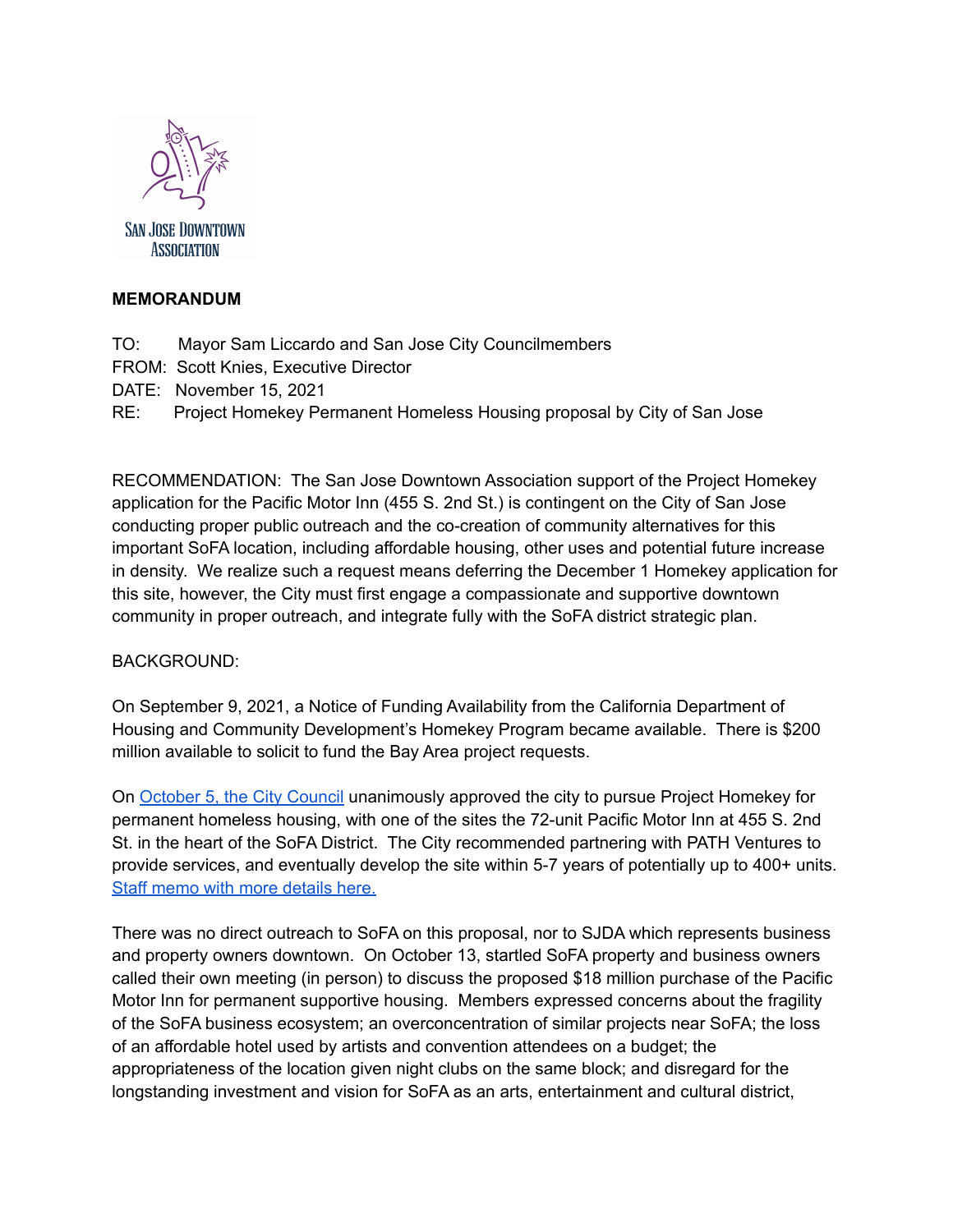including the complete lack of consideration for the SoFA Strategic Development Plan, which was adopted by [council](http://www3.sanjoseca.gov/clerk/Agenda/06_21_05docs/062105_12.04a-g_att.pdf) in 2005.

On Oct. 25, the City Housing Dept. hosted a webinar on Zoom to discuss their Homekey funding application for the Pacific Motor Inn.

On Nov. 4, the SJDA Executive Committee requested SJDA staff prepare a position on the Pacific Motor Inn that recognizes SJDA's leadership in housing and outreach solutions for the unsheltered population downtown, including our support of other permanent supportive and transitional housing projects.

In an informational flier distributed by PATH Ventures on Nov. 10, the application for Homekey funding is Dec. 1 and "possible award; begin operation" is February 2022.

On Nov. 12, the SJDA Board of Directors could not reach consensus on the Homekey project. The passionate discussion centered on the SJDA strategic priorities for a safe and clean downtown and our leadership in homeless solutions juxtaposed with the city's disregard for public engagement, data, alignment with existing land use and economic development goals for the SoFA District and concern for the appropriateness of this specific site for permanent supportive homeless housing.

## REASONS FOR RECOMMENDATION:

- 1) We support homeless projects because we want the unhoused population downtown to have a place to call home and because we believe that continuous high-level operational services with a partner like PATH could make such projects a success. For the Pacific Motor Inn, the utter lack of proper outreach to the downtown community by the city is inexcusable, especially given downtown's track record of strong support for thoughtful, well considered affordable housing projects, including SJDA's recent support of Villas on the Park and Plaza Hotel. The approach taken by the city to ignore the people who live, work, invest and study in this neighborhood and not take the necessary time to outreach and gain community support as was done for the aforementioned projects breeds mistrust and smacks of railroading a project with community involvement only taking place "after the fact." With just eight weeks between Council direction Oct. 5 and making the application Dec. 1, there is clearly not enough time to vet such an impactful and complex project. Plus, to approve a project first and only then begin to conduct outreach is not true engagement and disrespectful to the community. The city has made many mistakes over the years rushing forward projects without proper community engagement. The unintended consequences of such insular decision-making can have deep and lasting impacts, including a ripple effect on obtaining community trust and approval for similar projects throughout the city.
- 2) Before it was known as SoFA (coined by SJDA in 1988), the San Jose Redevelopment Agency called this neighborhood the Market Gateway Arts and Entertainment Area.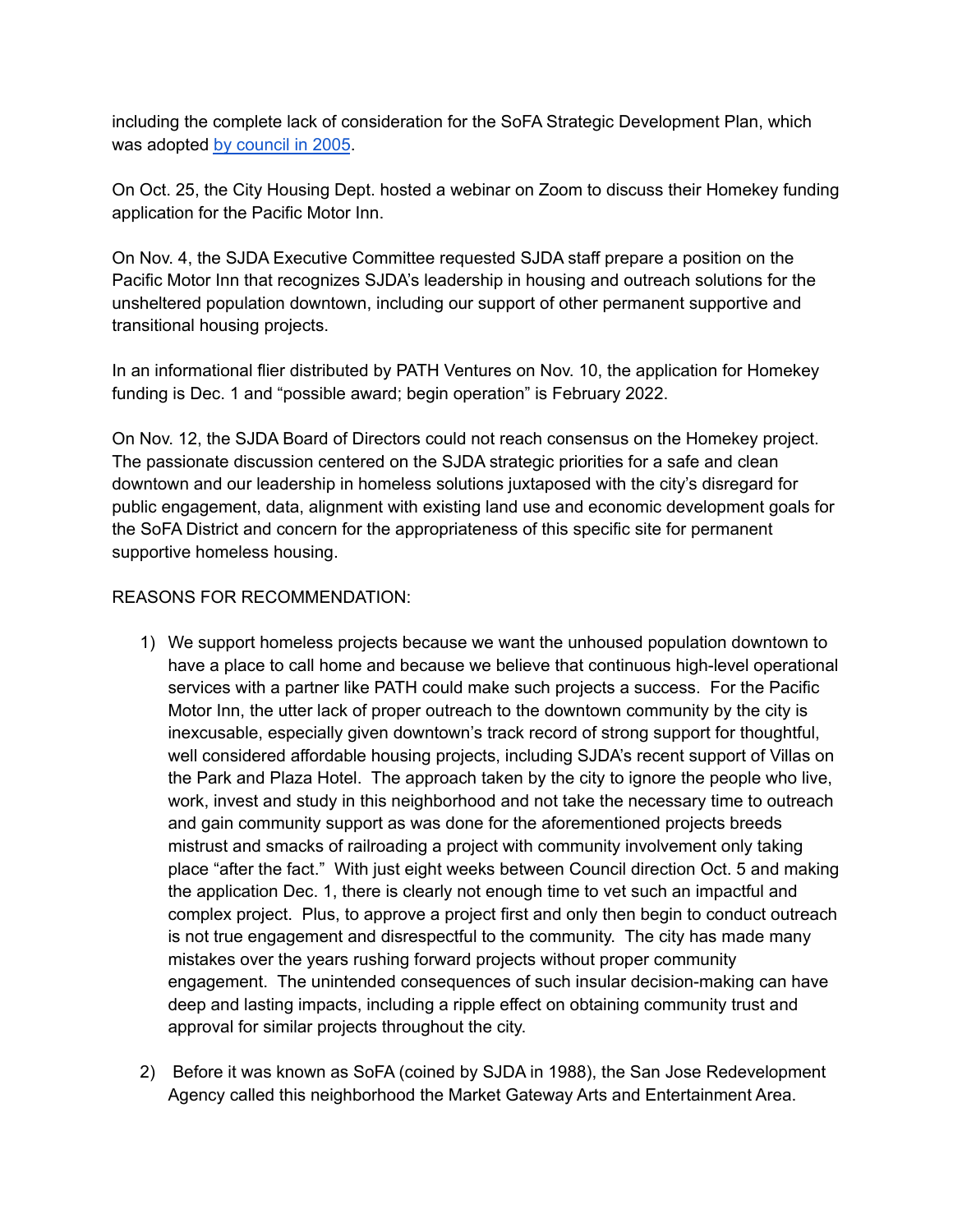SoFA has always been planned as an arts, entertainment and cultural district, supported by numerous city documents, including a 2003 vision plan created with community members and approved by the City Council. San Jose barely can claim a handful of arts and cultural districts in its entire city limits. Why the City would suddenly disregard its vision for SoFA to place permanent, segregated homeless housing in the middle (400 block) of one of its established arts districts only makes sense for a city that does not value its own long-range planning, community input and the significant public and private investments made over the years based on that planning.

Yes, it is true that long-range plans and priorities change over time. If the City of San Jose Housing Dept. and City Council have a new vision for SoFA let's hear about it, discuss it and create it together rather than introduce a potential vision-altering project under the pretense of a state funding deadline. The city's attempt to rush an application forward in just eight weeks does not honor San Jose's transparency, equity and community engagement goals. The downtown community's fervent desire to help our homeless population is not a blank check to cast aside our other important civic goals and strategies.

- 3) This site is a popular community-based motel frequently used by artists, residents and business travelers on a budget with more than a 90 percent occupancy rate in 2019. The Covid pandemic crushing the world's hospitality business is the *only* reason this motel was deemed "underutilized" and rented by the County of Santa Clara for the state's Roomkey program since last year. In fact, the Pacific Motor Inn was set to debut its new Best Western flag in Spring 2020 just as the Covid shutdown hit. This motel has been a vital and contributing business to SoFA and the downtown, and would be again once the economy recovers and Roomkey rentals are halted.
- 4) There has been zero data or outreach from the County on their Roomkey operations at Pacific Motor Inn, nor, for that matter, from the City when they converted the South Hall site, also in SoFA, as a temporary homeless shelter. The community figured both of these uses were temporary under the emergency pandemic provisions. The South Hall use has since been discontinued but the County continues to operate the Roomkey program and has not once surveyed or addressed its impacts to the neighborhood, and now with Homekey, the proposal is to make this use permanent.
- 5) SJDA would like to see the hotel rooms redesigned to include kitchenettes and our Downtown Design Committee would be willing to volunteer the time to help review plans for this conversation. There is data from other communities that have operated similar SRO style housing facilities that lack kitchens and other amenities of their impacts on the immediate block surrounding such facilities, especially at street-level. This is critical for the future of SoFA since this site is located in the 400 block and would impact numerous already established cafe, restaurant, nightclub, bar, museum, gallery, design and other small business operations.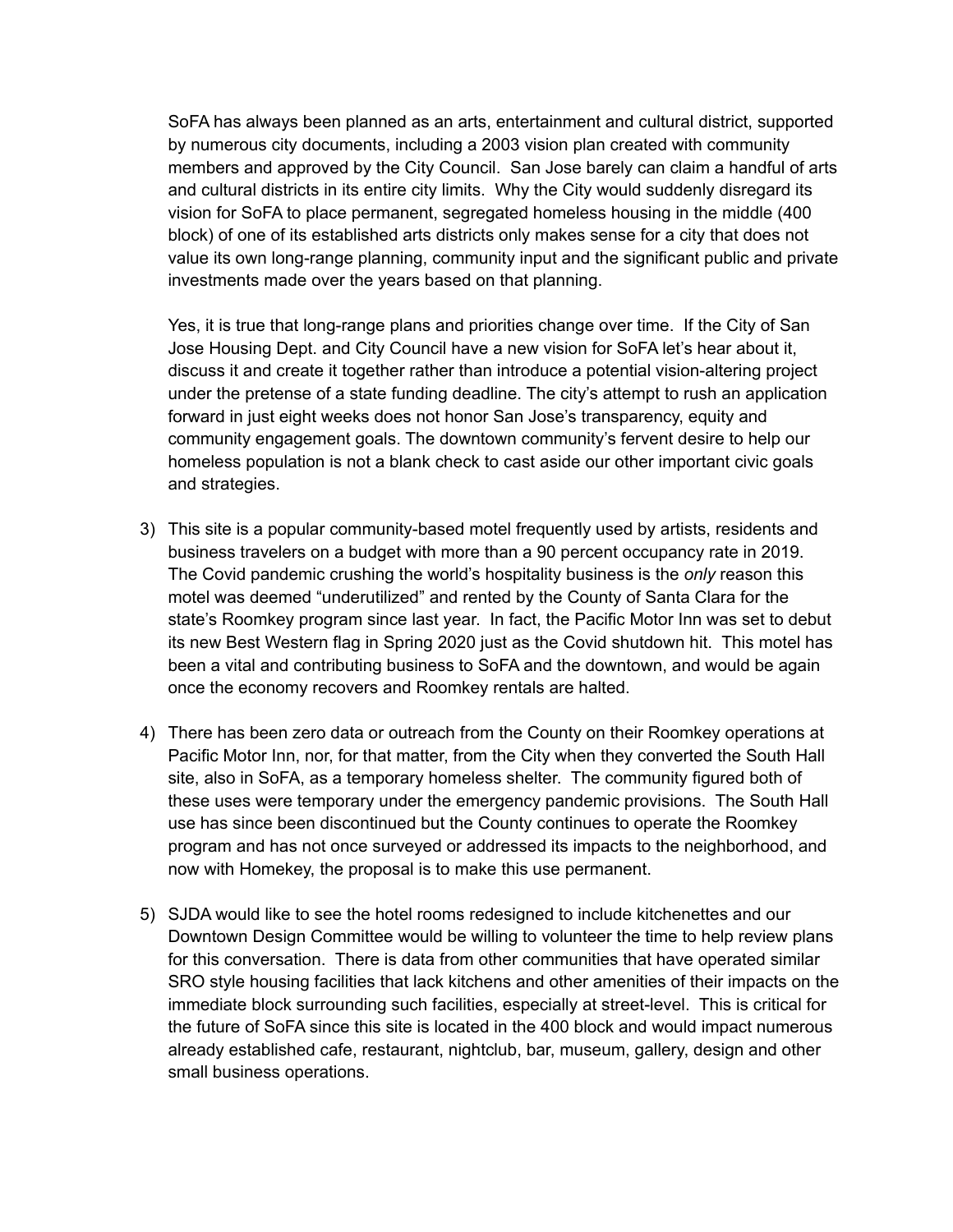- 6) The unsheltered population slated for this site must be accepted regardless of their sobriety, eviction history, incarceration history or whether they participate in mental health or other services. Furthermore, the Homekey program requires referrals of units on this site be made through the Coordinated Entry System, which means there is no priority for the homeless population in downtown San Jose and this site can accept tenants from throughout the County of Santa Clara. SJDA would request the projects we approve in DTSJ provide a preference to house the homeless population already in the San Jose downtown core and frame areas.
- 7) The Pacific Motor Inn contributes Transient Occupancy Tax revenue vital to funding local arts organizations, special events, Team San Jose and the Office of Cultural Affairs. Also, Homekey and affordable housing projects are exempt from contributing park fees required of other residential developments, funds that are much needed for nearby Pobladores and Guadalupe River parks. Furthermore, the potential loss of sales tax revenue, support of arts organizations and the convention center if the adjacent small business community is affected by the project has not been factored nor studied.
- 8) The City's own housing siting policy references the potential over concentration of uses in a particular neighborhood. Again, because of the rush job on this proposal, there has been no factoring of the currently existing or approved affordable housing/services projects already in SoFA: Plaza Maria, Sobrato House, YWCA, BWC Drop-In Center, Market-Gateway Section 8/Measure A high rise (also in 400 block), etc.
- 9) SJDA is intrigued by the long-term potential of incorporating more affordable housing into SoFA (as well as the rest of downtown) in projects where a variety of AMI individuals including homeless, workforce, veterans, and essential workers are all together in a true inclusionary housing manner. The type of affordable housing, the design, funding and operations are all issues the downtown community is keenly interested in and wants to co-create solutions with public and private partners.

## **CONCLUSION**

SJDA has a long track record of supporting homeless and affordable projects/strategy downtown. We were the first community group to call for 25 percent affordable housing in the Downtown West plan. We have championed mixed income housing projects -- from moderate income to ELI to veteran and family housing. We have publicly supported permanent homeless housing projects downtown. Our Groundwerx teams have several lived-experience (formerly homeless) employees on staff and are frequently the first contact with our downtown homeless population seven days a week. Just last month on Oct. 8, in an effort to be "in the solution" on homeless issues, SJDA offered two new programs: a Clean Community Fee and incorporating new social impact teams through our property assessment district to provide more impactful street-level outreach services downtown.